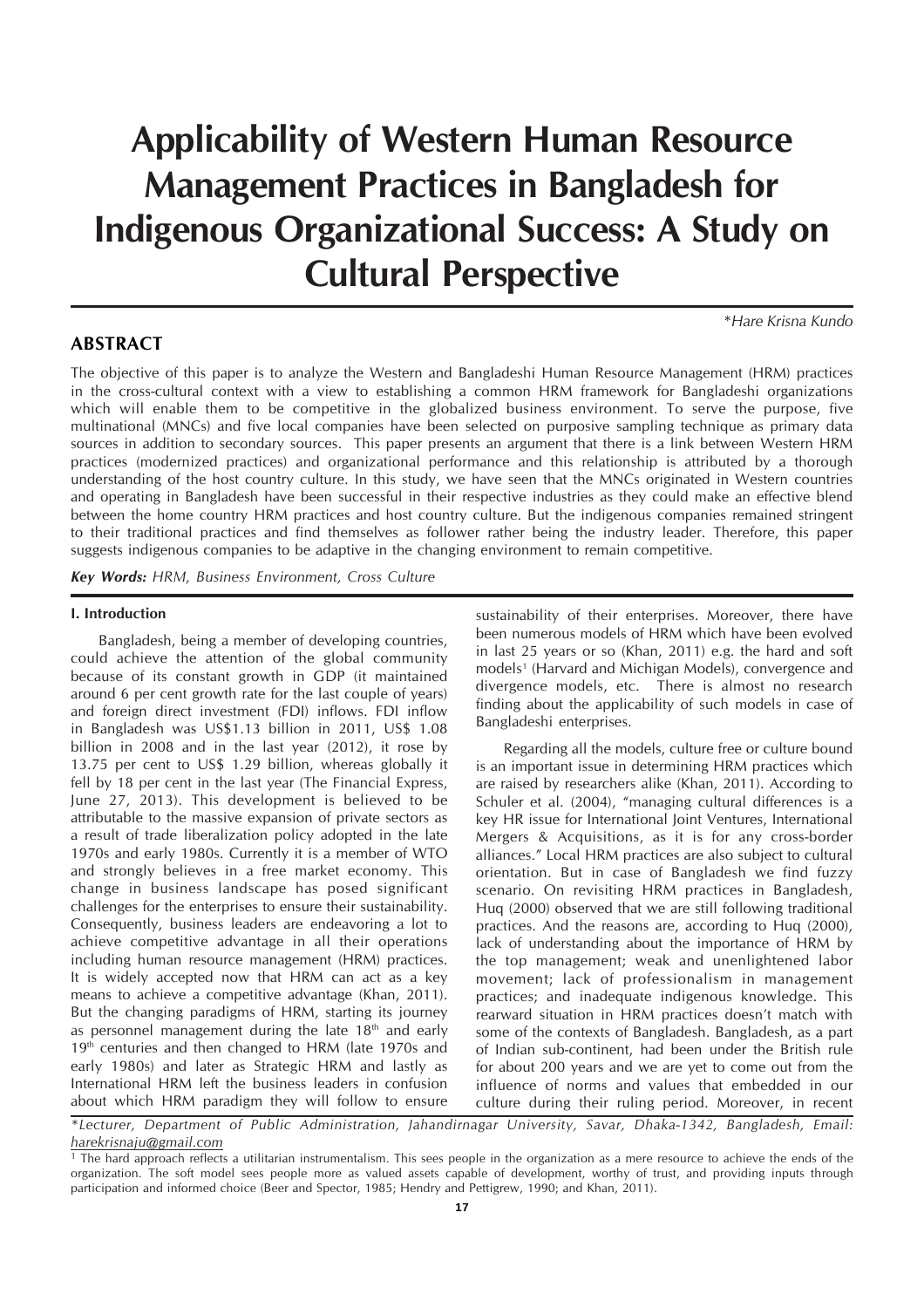times, we have seen a significant number of business schools imparting degrees based on Western books due to lack of indigenous knowledge. And most Bangladeshis have a tendency to prefer foreign made to locally made things. But we find no impact of this Western orientation while we analyze the performance of local firms. We observe that most of the local organizations in Bangladesh are sick and their target markets are being dominated by reputed multinational companies which have adopted good and proven HRM practices from their host countries with some modifications blending with host country cultures. The Bangladeshi entrepreneurs are still in dilemma which HRM practices they will adopt (Western or Bangladeshi culture based) for ensuring sustainability of their organizations. Many organizations with the initiative of second generation entrepreneurs have already started to implement Western HRM practices<sup>2</sup> with the help of consultants hiring from either locally or overseas and some of them are experiencing significant growth in terms of revenue and some others do not. This is because it has been noted that few organizations know how to manage HR effectively in a dynamic international environment because best practices in one context do not always translate to other contexts with differing socio-economic conditions and cultures (Chilton, 1993). And uncritical transfer of management theories and techniques based on Western ideologies and value systems have in many ways contributed to organizational inefficiency and ineffectiveness in the developing countries as well as in other countries which does not share the same value systems (Kanungo and Jaegar, 1993). Some local organizations in Bangladesh also experienced negative impact on organizational performance when trying to simply replicate the Western HRM practices.

Therefore, our objective is to investigate which HRM practices are appropriate for Bangladeshi organizations keeping Bangladeshi culture as a priority. To do so, analysis has been made on cross-cultural perspective. As Adler (2001) suggests, cross-cultural research can introduce a new understanding of employee behavior in an organizational setting. Therefore, a thorough understanding of the cultural and other contextual elements where HRM practices are being implemented is required in order to maximize the outcome (Abdullah et al., undated).

## **II. Review of Literature**

This paper examines the differences in HRM practices of Western based MNCs operating in Bangladesh and of indigenous firms with the belief that the study will help to identify the unique HRM practices of Bangladesh and also of the western affiliates operating in Bangladesh. The result of this study may enable the indigenous firms to modernize their HRM practices in the local context. Here, a pertinent question may arise, why should the firms bother about the local context while designing their HRM practices? There have been a significant number of studies to answer the question and the researchers have been found divided into two schools of thought i.e. a cultural and a universalist (Muller et al., 1999). Many researchers commented that the national culture has a role to shape HRM practices (Nyambegera et al., 2000; Singh, 2009; Aycan et al., 2000; Mahal, 2009; Chew and Sharma, 2005; Muller et al., 1999; Kanungo and Jaeger, 1993; Hofstede, 1980; Myloni et al., 2004). On the contrary, universalist thinking, which is supported by convergence and contingency thinking, suggests that there is one best way and it has universal applicability (Boxall, 1995; and Smith, 1992).

In case of transferability of Western-style HRM practices to host countries, a limited number of studies conducted in this field and researchers have questioned the universal applicability of the Anglo-Saxon model (Khan, 2011). The study of some researchers expressed their doubt about the transferability of Western HRM practices to developing countries as their contextual factors are different. The latest study conducted by Aamir et al. (2013) largely supports the effect of national culture on the transfer of HR policies and practices and the best method to be used to deal with differentiation in the transfer of HR policies and practices would be through divergence. The same result also emanated from the study of Verburg et al. (1999) on two countries namely China and Netherlands. An exploratory study of Jackson (2002) across seven nations including the USA, Hong Kong, Japan, Australia, Korea, Poland, Russia reveals that people are different as per human value and it emphasizes on developing culturally sensitive HRM policies and practices. The Study of Bjorkman and Lu (1997) conducted on 65 Chinese-Western joint ventures revealed that though the Western parent organizations had very specific and standard HRM policies, their implementation was adapted at least to some extent to the local conditions. Another important study conducted by Thang et al. (2007) reveals that those foreign practices which tend to offer compromise with the norms, values and assumptions of the existing Vietnamese culture have the best chance to be imported. The study of Pudelko and Harzing (2009) on Japan, USA and Germany reveals that adoption of USA HRM practices will be only successful if there is adaptation with the socio-cultural context of Japan.

On the contrary, the study of Galang (2007) on nine countries (China, Japan, South Korea, Taiwan, Indonesia, Philippines, Australia, Canada, and the U.S.) report that practices in hiring, training, performance appraisal and compensation are directional convergence. The study of Gamble (2006) shows how and to what extent the Chinese workers responded to Western HRM Practices. It revealed that the workers responded positively and unmodified transfer of Western HRM was possible in China by a British firm. On the other hand, the separate studies of Pudelko (2006) and Khan (2011) give us a new direction. The essence what we get from their studies that neither convergence nor divergence model can serve the purpose of HRM constituency; rather we need to adopt a middle of the path approach which can integrate the qualities of both approaches.

<sup>2</sup> The term 'Western HRM practices' is difficult to define as the countries in Western region are not homogenous. Therefore, it has been defined based on common characteristics of some HRM practices due to shortage of country specific literature and research findings.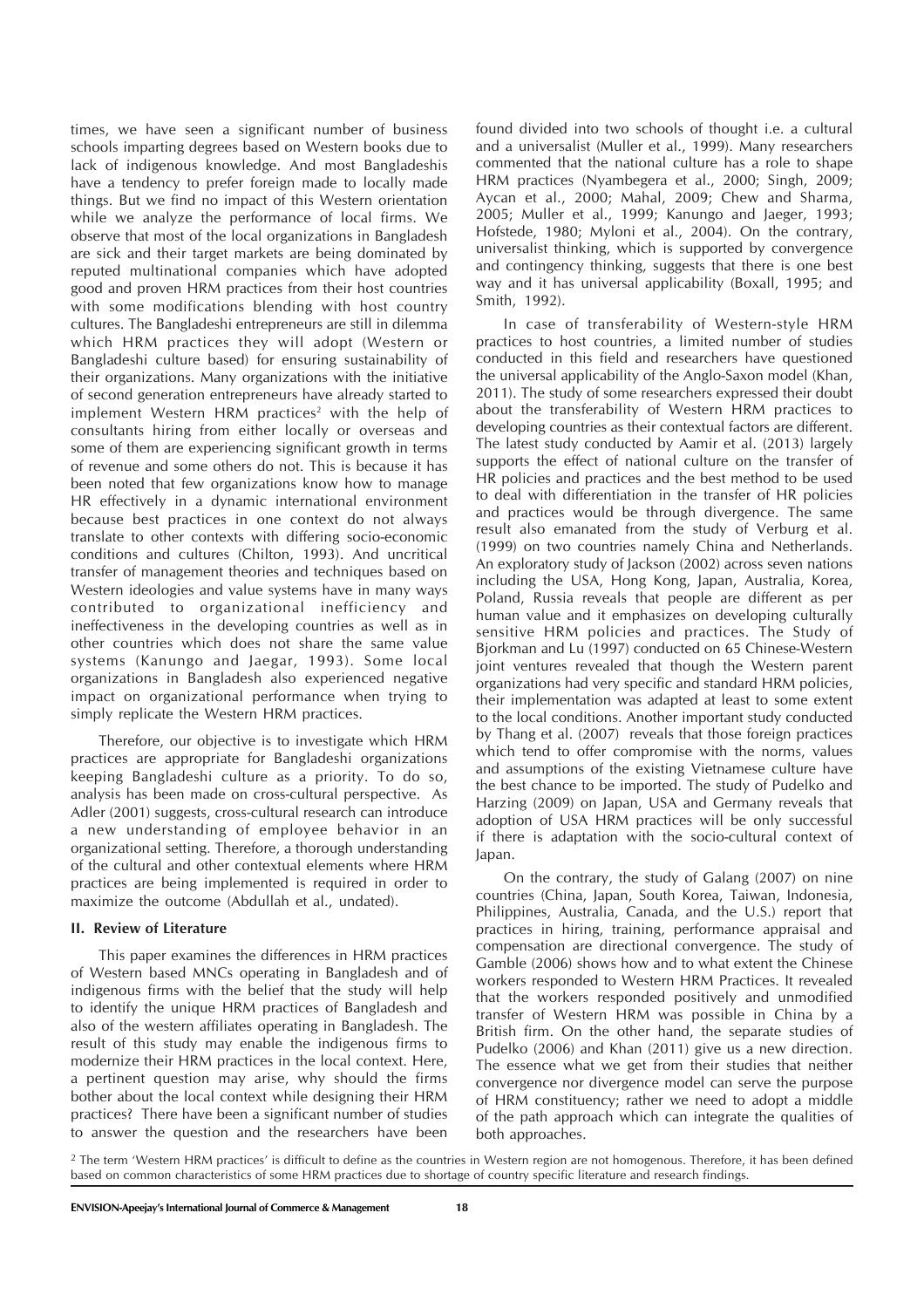Moreover, it is now proved that HRM and organizational performance are positively interlinked. The study of Akhtar et al. (2008) on 465 Chinese enterprises reveals that a valid set of strategic HRM practices i.e. training, participation, results-oriented appraisals, internal career opportunities, employment security and job descriptions affect both product/service performance of the enterprises. The study of Ahmad and Schroeder (2003) tried to make a link between HRM practices and operational performance which may help HRM and operational managers to design HRM system at the plant level to gain superior performance. The study of Fey and Bjorkman (2000) investigates the relationship between HRM and the performance of 101 foreign-owned subsidiaries in Russia and the results support that investments in HRM practices can substantially help a firm to perform better.

Therefore, an attempt has been made to investigate whether local enterprises in Bangladesh can apply Western HRM practices to achieve better organizational performances.

## **Objectives of the Study**

The objective of this study is to analyze the Western and Bangladeshi HRM practices in the cross-cultural contexts with a view to establishing a common HRM framework for Bangladeshi organizations which will enable them to be competitive in the globalized business environment. To do so, analysis has been made to identify the HRM practices of some Western Multinational Companies operating in Bangladesh and some indigenous companies to understand the difference in practices.

## **III. Methodology**

The main purpose of this study is to bring qualitative changes in HR practices of local companies in Bangladesh. Both primary and secondary methods were followed in preparing the paper. Primary data were collected during the period from April to August in the year 2012. Secondary information has been collected through various national, international journals, periodicals and scholarly publications (both from printed sources and electronic sources). In-depth interview was also conducted with some top and mid level employees of the Human Resources department of different Multinational companies originated in Western countries operating in Bangladesh and of some other Bangladeshi companies. A purposive sampling method has been followed in selecting the companies. The summary is shown in Table I.

**Table I Summary of Primary Data Sources**

|                                   | <b>Local Firms</b> | <b>MNCs</b> | Total |
|-----------------------------------|--------------------|-------------|-------|
| No. of Firms Studied              | 05                 | 05          |       |
| No. of Top Management Interviewed | 05                 | 05          | 10    |
| No. of Mid Management Interviewed |                    | 06          |       |

#### **Western HRM Practices vs. Bangladeshi HRM practices**

Study suggests that national cultural factors such as collectivism and high power distance have a strong influence on HRM practices (Mangi et al., 2012). And the following organizational practices might be regarded as being influenced by culture (Hollinshead, 2010):

- preferred organizational structures flat/tall, consultative/authoritarian, and so on (power distance);
- recruitment, whether based on merit or nepotism (achievement v. ascription, high context);
- whether pay is individually determined (individualism v. collectivism);
- the level of statutory regulation in employment (uncertainty avoidance);
- maternity, paternity, childcare provisions, and so on (masculinity v. femininity).

The HRM practices developed in Western countries are a result of common culture. Cultural dimensions of Western countries based on Hofstede's (1980, 1993) studies may be summarized as follows:

| Cultural dimensions         | Most likely cultural dimensions for Western countries |  |
|-----------------------------|-------------------------------------------------------|--|
| Power Distance              | Low                                                   |  |
| Uncertainty Avoidance       | Low                                                   |  |
| Individualism-Collectivism  | Individualism                                         |  |
| Masculinity-Femininity      | Femininity                                            |  |
| Short-Long Term Orientation | Long Term Orientation                                 |  |

**Table II Most likely cultural dimensions for Western countries**

Source: Compiled from Hofstede's study (1980, 1993).

Difference in cultural assumptions, which affect HRM practices, is the beliefs about human potential and malleability (Jaegar, 1993). In Western societies, it is

believed that human potential is unlimited and they are highly creative; in contrast, developing countries view it as fixed with limited potential. In Western societies, job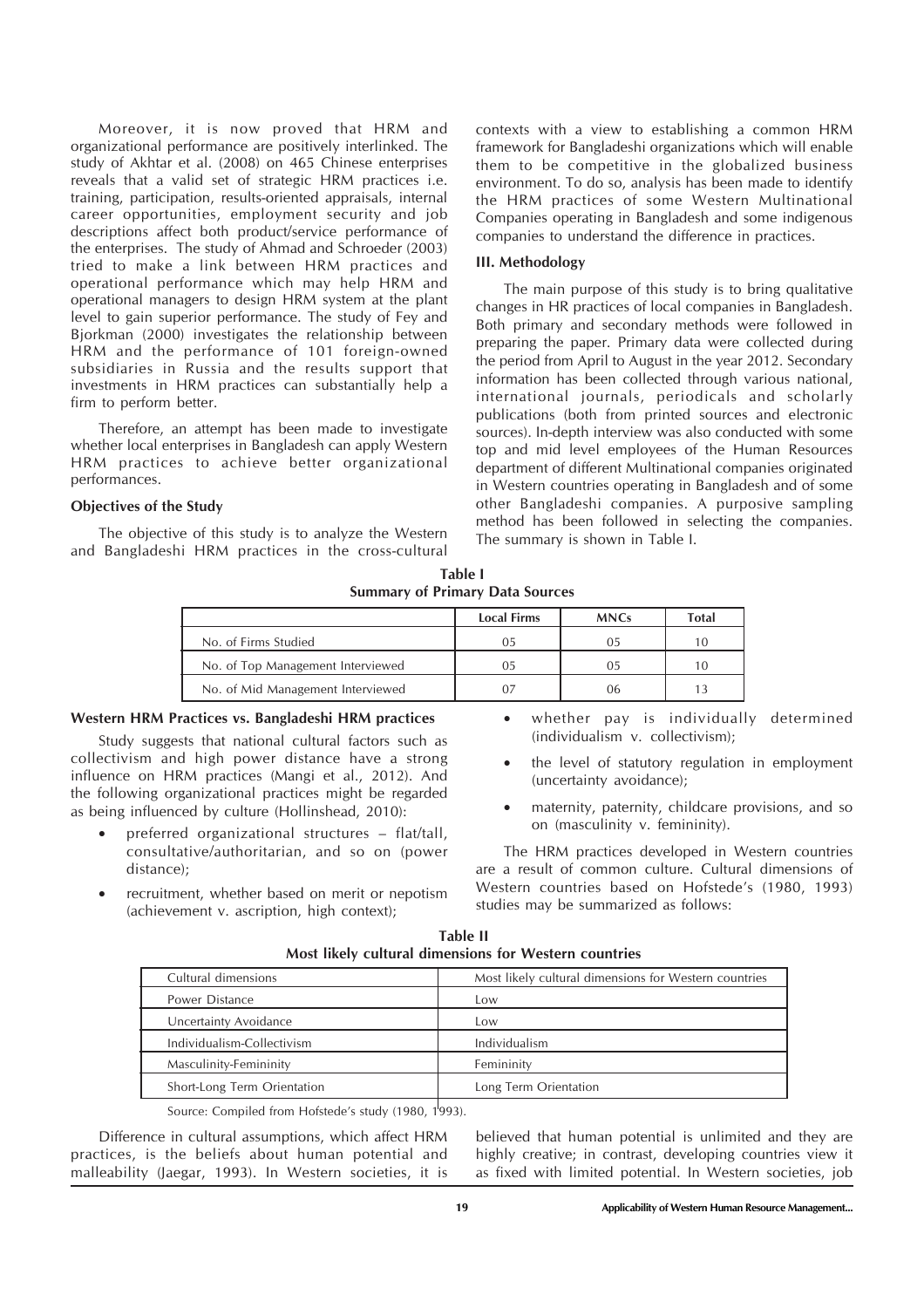descriptions are defined by specific duties, the best person is recruited to the specific position, and regarded as a resource to achieve the executive ends of the organization (Jackson, 2002). They believe in individualism and equity over equality norm in case of pay for performance; willing to evaluate self and others frankly, objectively and rationally; willing to take more responsibility and authority; managers prefer to delegate (Thang et al., 2007 and Pudelko and Harzing, 2009). So the people are highly individualistic in nature and achievement oriented. The people possess the characteristics of "Theory Y". Pay,

promotion and other rewards are linked to competencyand objectives-based appraisal systems.

In Bangladesh, except few multinationals and local companies, the Human Resource Management model can be characterized by secured employment for a specific duration (mostly in the public sector), seniority based wage system and reward, only literate and politicized labor unions and mostly maintenance oriented workforce. The current HRM practices have been attributed by the indigenous culture which may be characterized as follows:

| Table III                                                                            |  |
|--------------------------------------------------------------------------------------|--|
| Predicted Cultural Dimensions of Bangladesh based on Hofstede's (1980, 1993) studies |  |

| Cultural Dimension            | Most likely cultural dimensions for Bangladesh                                                                                                                                                                           |  |
|-------------------------------|--------------------------------------------------------------------------------------------------------------------------------------------------------------------------------------------------------------------------|--|
| Power distance                | Large power distance: due to colonial legacy of hierarchical power structure, differences in family<br>status, inequality in socio-economic conditions of the people                                                     |  |
| Uncertainty avoidance         | Strong uncertainty avoidance: due to widespread poverty in the country, high unemployment rates,<br>difficulty in finding a new job, uncertainty in economic progress, latent fatalism because of religious<br>influence |  |
| Individualism - Collectivism  | Collectivist: due to family orientation, social structure, sense of responsibility, affiliation with groups or<br>other people                                                                                           |  |
| Masculinity – Femininity      | Masculine: due to wide gender differences, assertiveness of the people for money and other things<br>because of poverty                                                                                                  |  |
| Short – long term orientation | Short-term oriented: due to poverty people want to maximize short-term gain and they are not willing<br>to wait for a long time to get results                                                                           |  |

Source: Adopted from Abdullah et al. (undated).

Leadership in Bangladesh is mostly autocratic and Managers in Bangladeshi companies are "Theory X" oriented regarding their beliefs in human resources (Miah et al., 2001). The HR department mainly performs administrative functions to support the owner of the organization. In these organizations, decision making is characterized by bounded rationality; most communication is down-ward in direction; interactions between supervisors and subordinates are formal; very little trust is placed on employees; conflicts are suppressed and discouraged; training in general is considered to be the responsibility of employees and not of employers (Miah et al., 2001).

#### **IV. Study Findings**

This section summarizes the research findings about the HRM practices in Western MNCs operating in Bangladesh and in Bangladeshi enterprises. Analysis has been made on five HRM practices. The information was collected committing that it will be kept confidential and for the reason the names of the companies under the study have been kept undisclosed. Symbolic names have been used as MNC  $(1 - 5)$  for multinational companies and LC  $(1 \sim 5)$  for local companies. The basic information of the organizations under study is given below:

| SI# | <b>MNCs</b>      | <b>Business type</b>                                               | Country of<br>Origin               | <b>Started operation</b><br>(Year) | <b>Manpower Size</b><br>(Direct) |
|-----|------------------|--------------------------------------------------------------------|------------------------------------|------------------------------------|----------------------------------|
| 01  | MNC <sub>1</sub> | Manufacturing (Cigarette)                                          | UK & USA                           | 1949                               | 1186                             |
| 02  | MNC <sub>2</sub> | Manufacturing and processing<br>(Powder Milk and other food items) | Switzerland                        | 1994                               | 500                              |
| 03  | MNC3             | Manufacturing and Trading (Paints)                                 | United Kingdom                     | 1972                               | 475                              |
| 04  | MNC <sub>4</sub> | Manufacturing (Oxygen)                                             | United Kingdom and<br>LaterGermany | 1958                               | 400                              |
| 05  | MNC <sub>5</sub> | Trading (Mobile technology,<br>Industrial Machinery)               | Germany                            | 1968                               | 250                              |

**Table IV Western MNCs under study**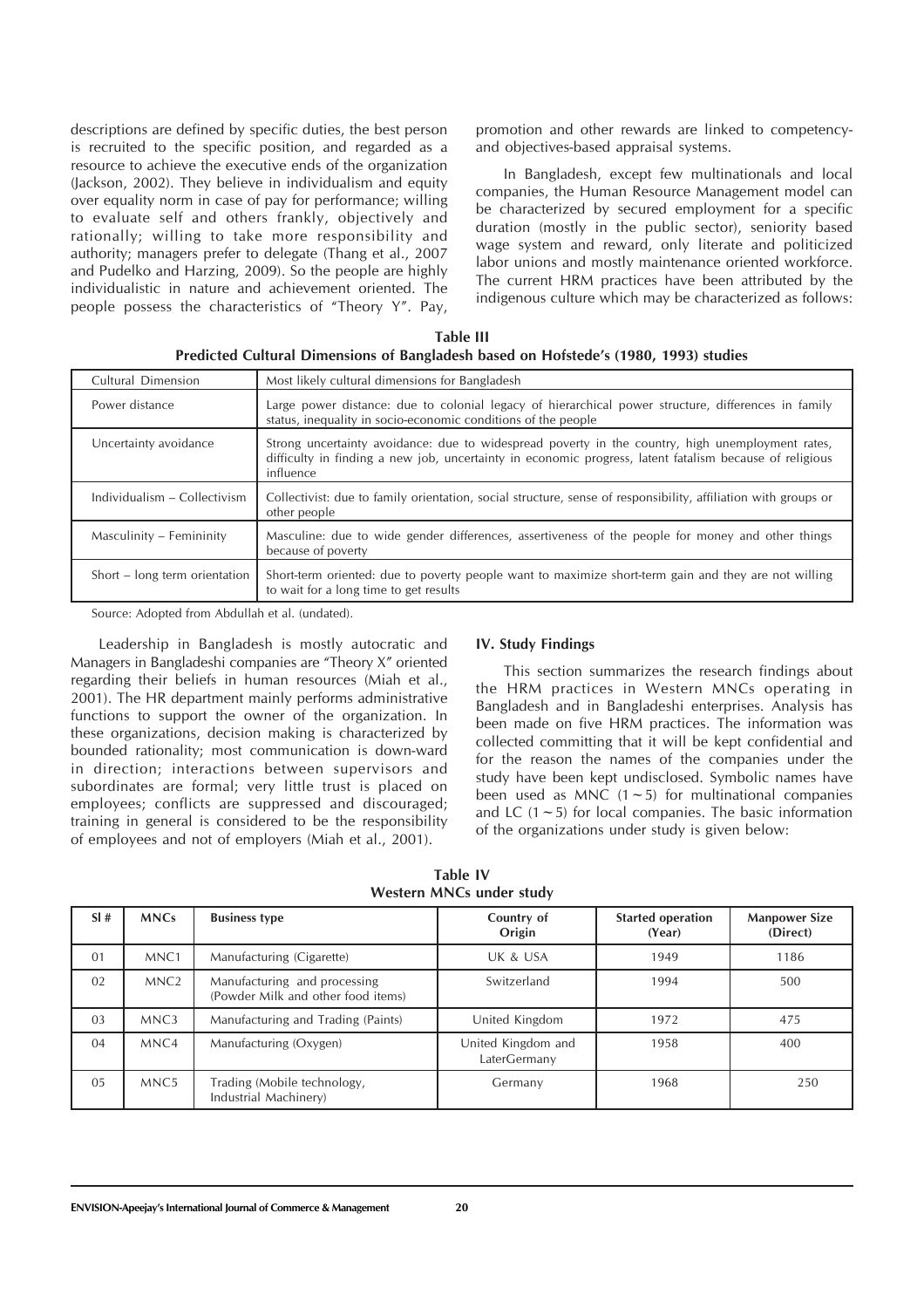| <b>Danguacem Chiciprises and critique</b> |                      |                                                         |                                    |                                  |
|-------------------------------------------|----------------------|---------------------------------------------------------|------------------------------------|----------------------------------|
| SI#                                       | <b>Organizations</b> | <b>Business type</b>                                    | <b>Started operation</b><br>(Year) | <b>Manpower Size</b><br>(Direct) |
| 01                                        | LC1                  | Manufacturing (Battery, IPS); Trading (Lubricant, etc.) | 1954                               | 3,000                            |
| 02                                        | LC2                  | Manufacturing (Furniture)                               | 1975                               | 4,000                            |
| 03                                        | LC <sub>3</sub>      | Manufacturing (Cement, Paper, Tissue, etc.)             | 1986                               | 12,000                           |
| 04                                        | LC4                  | Manufacturing (Food items)                              | 1980                               | 25,000                           |
| 05                                        | LC5                  | Manufacturing (Garments, Textiles)                      | 1984                               | 10.000                           |

**Table V Bangladeshi enterprises under study**

At the very beginning, all MNC affiliates were asked which model do they follow in designing their HRM practices? All of them answered that they use Western style HRM with some modifications in order to adjust with local culture and to comply with the requirements

of Bangladesh Labor Code and latest minimum wage standard.

The process of designing and developing HRM practices in Western MNCs operating in Bangladesh can be shown in the following figure.

**Figure I**

**The development process of HRM practices in Western MNCs operating in Bangladesh**



Source: Author developed the model under the supervision and guidance of Dr. M. Khasro Miah, Professor, North South University.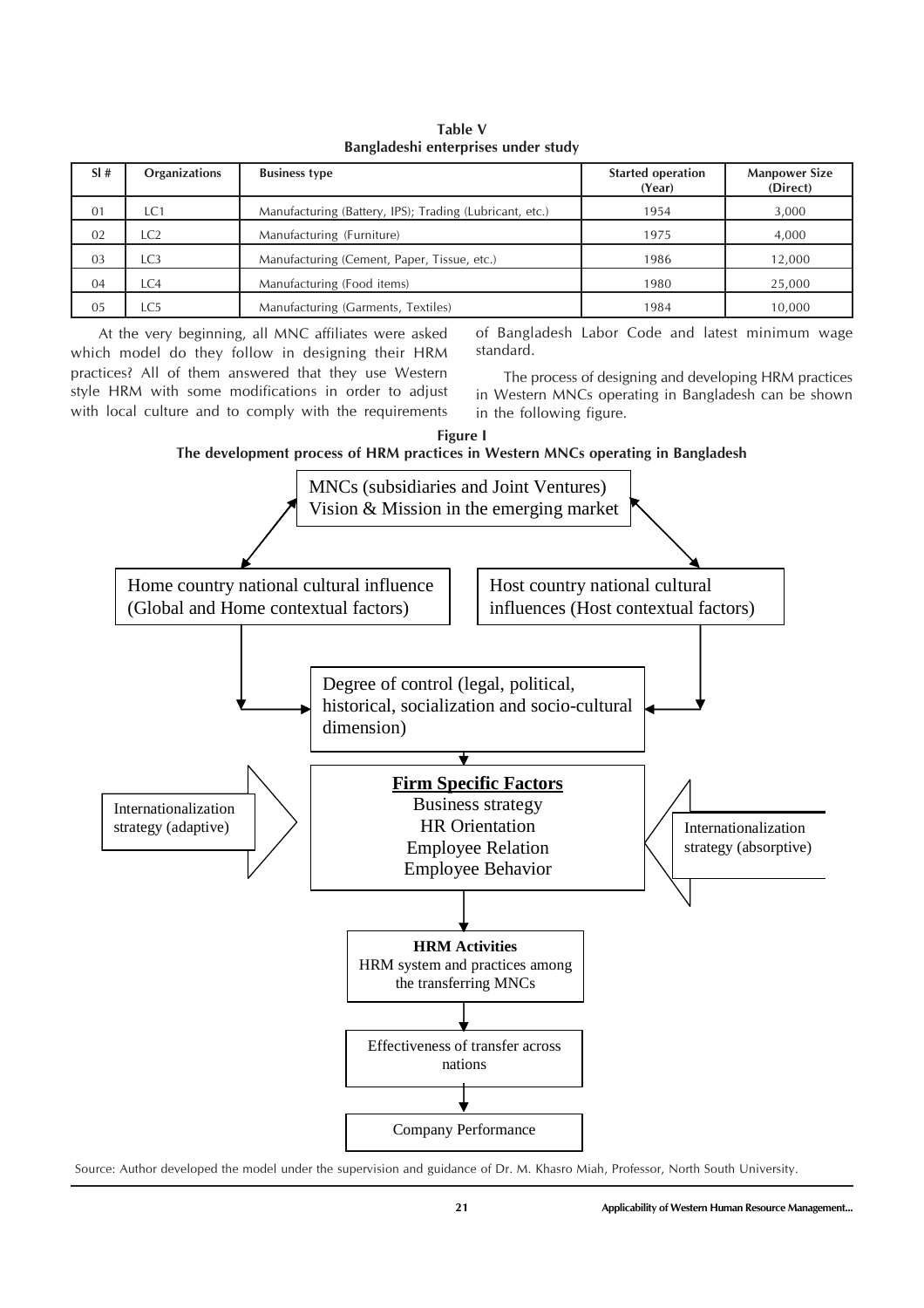Whereas, the designing and development process of HRM practices in Bangladeshi organizations can be seen in the following figure:



Source: Author developed the model based on research findings.

Now we will focus on specific HRM practices both in Western MNCs and Bangladeshi enterprises in more details.

*a) Human Resources Planning(HRP):* In this study, it has been found that in most of the MNCs with few variations, HRP is valued significantly to maintain smooth flow of skills and innovations to pace with rapid technological change and in order to meet the needs of expansion and diversification programs. In the structured HRP practices, MNC1 ranks the top position and MNC3 ranks the lowest among the five organizations. These enterprises mainly practice succession planning and undertake different talent management programs to support HRP. The HRP process followed in MNCs can be shown in the following figure: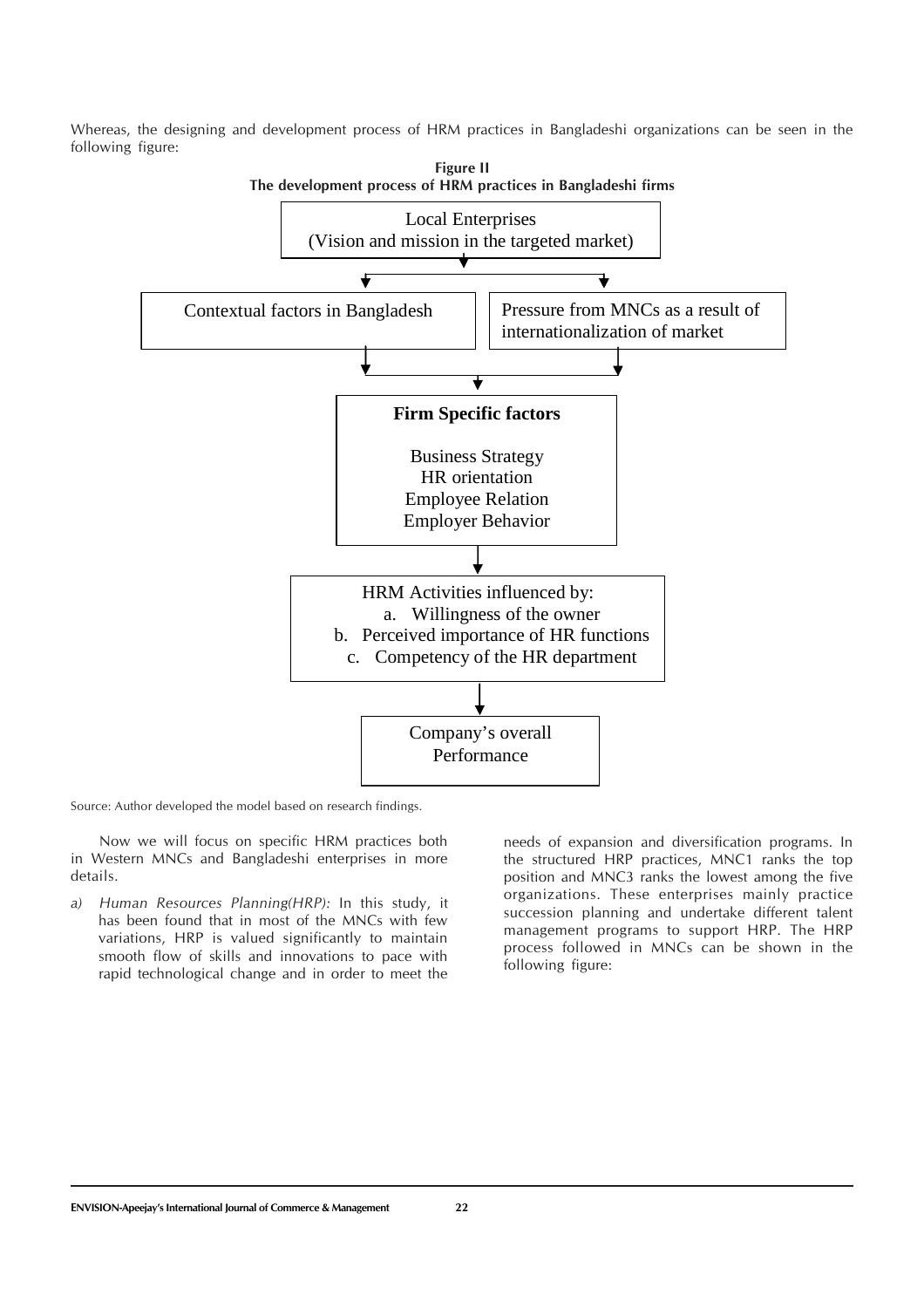**Figure III Manpower planning process in western MNCs operating in Bangladesh**



Source: Developed by the Author.

In Bangladeshi enterprises except LC1, HRP is not properly valued and the system is done mainly on the basis of management judgment. At LC1, HRP process has strong linkages with business plans and board members have noteworthy control over the process. Other organizations under the study do not have any structured process. It is done mainly on the basis of short term focus and succession planning is missing in these organizations. As a result, these organizations suffer from skill and leadership shortage even for mid and top level management positions which sometimes affect company performance more severely.

*b) Recruitment and Selection:* Once it is determined what types of jobs in how many numbers are to be filled up with what qualification of people, then the next step is to hire the right people in the right number for jobs falling vacant. There is a big difference between the local and MNCs in the practices of manpower acquisition which is shown below:

| Subject/Criteria                 | Western MNCs                                                                                                             | Local companies                                                                                                          |
|----------------------------------|--------------------------------------------------------------------------------------------------------------------------|--------------------------------------------------------------------------------------------------------------------------|
| Recruitment sources              | <b>Employment Agencies</b><br>Professional Associations<br><b>Educational Institutions</b><br>Web Job sites<br>Newspaper | Employee referrals<br>Relatives<br>Educational Institutions<br><b>Employment Agencies</b><br>Advertisements in newspaper |
| Selection tools                  | <b>Assessment Center</b><br>Situation Analysis<br>Psychometric Test<br><b>Ability Test</b><br>Role Play                  | Unstructured interview<br>Recommendations<br>Intelligence Ability Test                                                   |
| Policy                           | Well written policy and strictly<br>followed                                                                             | There are some policies but not<br>followed strictly                                                                     |
| Source: Developed by the Author. |                                                                                                                          |                                                                                                                          |

**Table VI Comparison between Western MNCs and local firms in terms of staffing**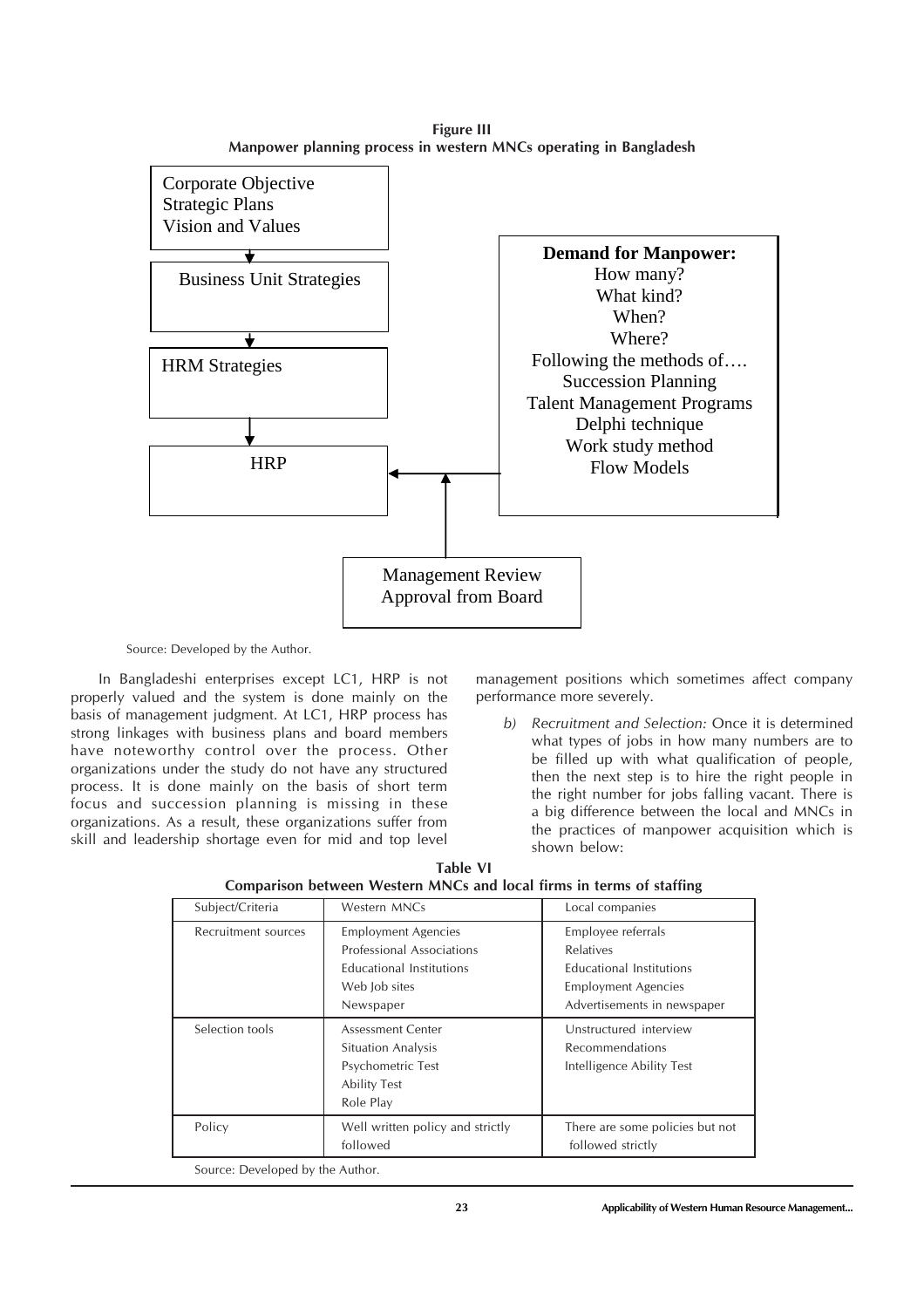Manpower acquisition activities mainly take place in the starting positions in most of the MNCs whereas local organizations hire at every level in their organizational hierarchy. The MNCs adopt different employment branding strategies in order to attract quality pools e.g. Battle of Minds program by MNC1 and other CSR activities initiated by other enterprises. Because of the extensive use of above listed effective selection tools, MNCs can hire the best talents in their organizations but the local organizations are lagging behind in this war of talents. There is an exception for LC1 and LC2 where job profiles and person profiles are strictly followed for hiring like other MNCs but unlike in the case of other local firms. In case of staffing approaches, MNC1, MNC2 & MNC5 follow geocentric approach where nationality is ignored in favor of ability but other MNCs like MNC3 and MNC4 follow the polycentric approach (subsidiaries are usually managed by local nationals). In case of local firms, they usually follow ethnocentric approach with few exceptions for LC2 and LC1 where some of the top positions are filled up by overseas experts which enabled them to implement some innovative changes in the management process. Most of the staffing functions in MNCs are done following third party methods especially by management consultants and employment agencies as a strategy of outsourcing non-core activities whereas in local firms, the HR department remains busy for hiring activities for all the year round.

*c) Training and Development:* All the MNCs under the study value training as an integral part of their performance improvement process. The participants in the training and development programs are selected on the basis of training needs analysis (TNA). TNA at MNC1 and MNC2 are conducted as per the following process:



Source: Adopted from Blanchard and Thacker (2005).

Extensive trainings are provided to develop knowledge, skills and abilities (KSA) of the employees in home and overseas by the MNCs, whereas, in local enterprises employee development is given less priority. There is no systematic TNA conducted by local firms and there are some trainings provided to the employees who are selected on the basis of subjective choice of supervisors. Only LC1, among the local organizations, provides training to its employees and that can be compared with the practices in MNC3 and MNC4. It maintains an annual training calendar and on the basis of identifying training needs the input of which are generated from performance appraisal reports and comment of the supervisors, the trainings are provided both at home and abroad. It also practices several in-house employee development programs like I+10 and 10 habits of highly effective people to emphasize focus on self-development to enhance team performance. A new joiner at LC1 has to cover two sessions of the  $1+10$  program initially. The first is an awareness session followed by a 360 degree community session, where the individual is given feedback by his team members relating to the 10 habits. It has defined competency framework for each job and develops its every employee to make him fit for the current and future assignments.

*d) Performance Appraisal:* We found local firms similar to the MNCs under this study have their own performance appraisal system but vary organization to organization in terms of methods used and quality derived from the process. Most of the MNCs except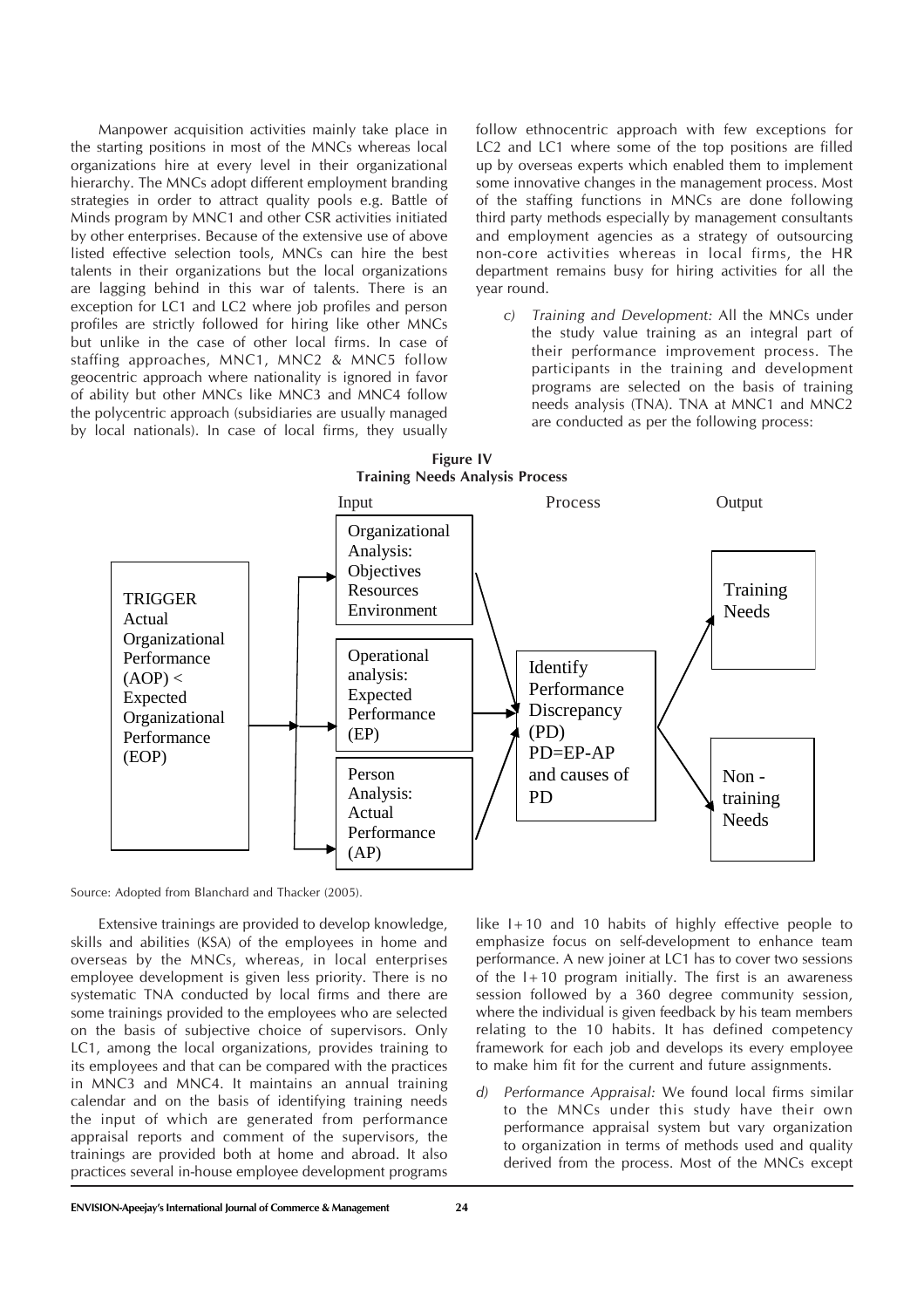MNC3 use modern appraisal methods i.e. MNC1 and MNC2 use balanced scorecard, assessment centers and management by objectives (MBO) methods and MNC5 and MNC4 use MBO and behaviorally anchored rating scale (BARS) methods, on the contrary MNC3 uses graphic rating scale (GRS) with some combination of BARS method. The outcome of this appraisal has a strong link in defining future career and remuneration of the employees. But the local companies use traditional methods like checklist and GRS to appraise their employees and the outcome has little implications on pay fixation and career progression. An exception has been found in case of LC1 where David Norton and Robert Kaplan are working as consultants to implement balanced scorecard as a tool for appraising performance of the employees. Every month, there is a performance review meeting held to find out the improvement areas. MNC1 conducts performance appraisal half yearly basis whereas MNC3 and MNC2 appraise performance once in a year. The organizations which could make a strong linkage between appraisal outcome and reward are performing better in the marketplace.

- *e) Compensation and Benefits:* Most of the MNCs design their compensation system combining both base pay and variable pay, the ratio of which is 65:35, whereas, in local companies the ratio is about 90:10. In formulating compensation decision, the MNCs try to address some important issues, like:
	- i) Whether the compensation structure supports the business strategy.
	- ii) Does it support talent retention program of the organization?
	- iii) How should total compensation be positioned against the competitors?

The MNCs under the study usually have the intention to be the market leader in terms of compensation payment in their respective industry which has made them as preferred employers among the job seekers. Transparent and variable pay system has made their employees dedicated, committed and result oriented. On the other hand, among the local companies, LC1 and LC2 offer competitive remuneration package to their employees.

From the analysis of the organizations, we have found several HRM characteristics common for MNCs. These are:

- a. Focus on core activities;
- b. Aligned with core business strategies;
- c. HR department acts as a partner in all operational process;
- d. Focus on adding value to the organization;
- e. All expenses are accounted as a means of achieving value for the organization;
- f. Strong emphasis on talent management and management development activities;
- g. HR department acts as knowledge generators and disseminators;
- h. Management views HR department as change agent.

The MNCs have implemented home country HRM practices adjusting with the host country culture. These practices enabled them to attract and retain talents in these organizations and helped them to be an industry leader.

Whereas in Bangladeshi organizations, HRM practices can be characterized in the following manner:

- a. Focus on non-core and administrative activities;
- b. Not aligned with core business strategies;
- c. HR department possesses little knowledge about the business process and hence acts as an isolated department;
- d. Expenses on people development get less priority in the annual budget;
- e. HR department performs maintenance oriented role rather being involved in growth oriented activities;
- f. Focus on short term gain;
- g. Owner driven;
- h. Emphasis on kinship, loyalty rather than ability.

#### **V. Conclusion and Recommendations**

In the above analysis, it has been found that the firms that adopted traditional HRM practices are falling behind in comparison to the firms which have adopted modern practices originated in Western countries adjusting with the local culture. LC1, for example, has implemented several modern HRM practices and experiencing continuous growth in the sheer competitive environment. Therefore, we may conclude on the basis of the research findings that culturally indigenous HRM practices evolved along with the country's national culture in Bangladesh have failed to contribute in the organizational success. But there is strong evidence that the effective HRM practices have created positive impact on firm performance. Therefore, modernizing HRM practices is a must to be adaptive in the ever changing competitive market environment. In the context of globalization, the challenge of Human Resource Management (HRM) practices would be to create an environment of resilience, which can accommodate and assimilate successfully changes in systems, structures, technologies, methods, etc. (Singh, 2009). In case of Bangladesh, we would like to suggest indigenous enterprises to follow the middle of the path approach in designing their HR policies and practices. It will enable the firms to make effective synergy between the best HRM practices originated in Western countries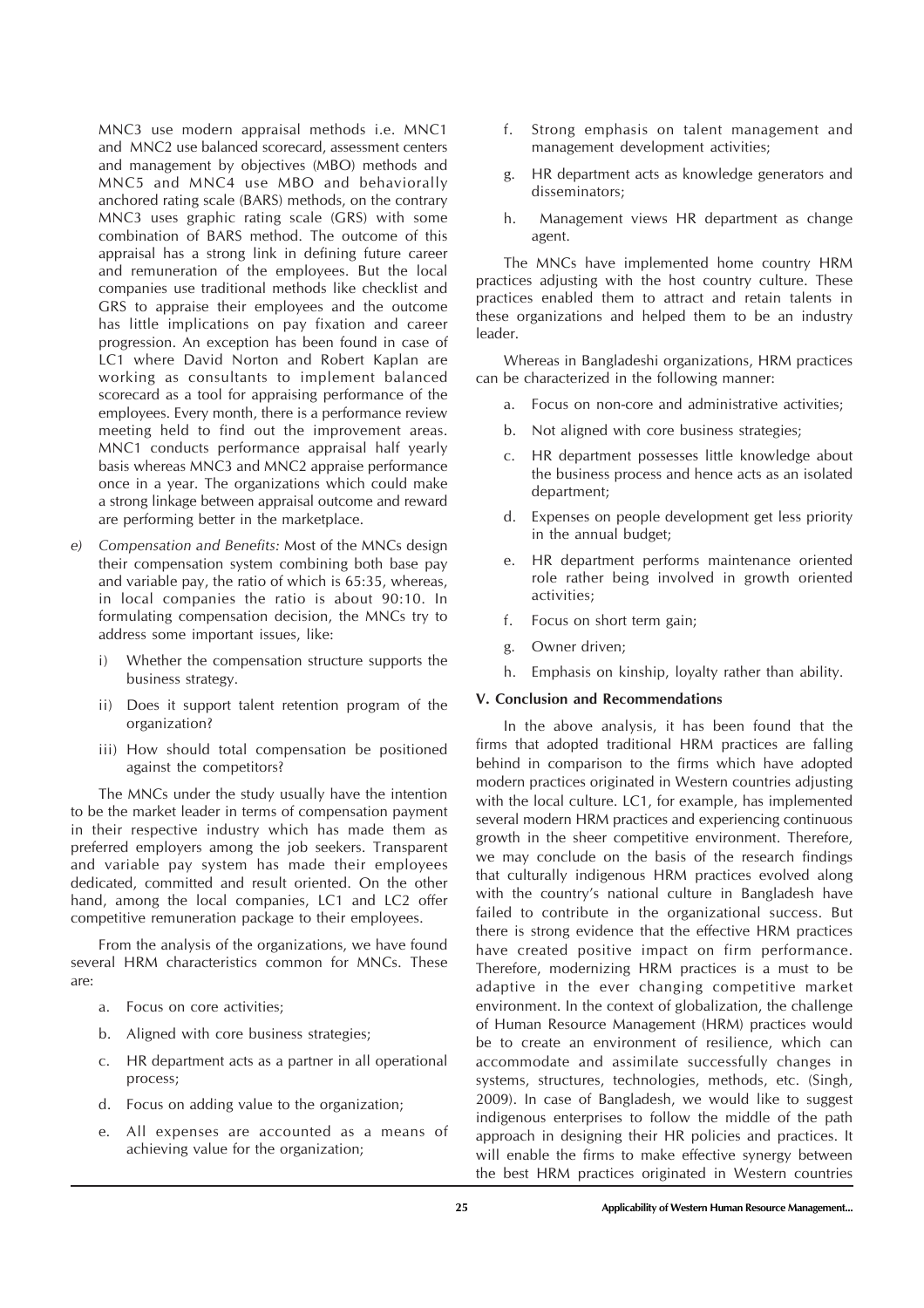and the host country culture. This changes in HRM practices might have strong influence in shaping organizational culture by providing information to employees that influences their assumptions, values and attitudes (Ngo and Loi, 2008; Lau and Ngo, 2004; Bowen and Ostroff, 2004; and McKenzie, 2010).

### **References :**

Aamir, A., Rasheed, M.F., Ahmad, S.R., Haseebullah., and Ahmad, A. (2013). Transfer of HR Practices Across Different Cultures. *Journal of Basic and Applied Scientific Research*, 3(2), 60-67.

Abdullah, ABM., Boyle, S., and Joham, C. (undated). Role of Cultural Factors in Shaping Human Resource Management Practices in the Multinational Corporations (MNCs) Operating in the Emerging Markets of South Asia. Retrieved from: www.wbiconpro.com/419-Abdullah.pdf

Adler, N. (2001). *International Dimensions of Organisational Behavior.* 4th ed. Cincinnati, Ohio: South Western College Publishing.

Ahmad, S., and Schroeder, R.G. (2003). The Impact of Human Resource Management Practices on Operational Performance: Recognizing Country and Industry Differences. *Journal of Operations Management*, 21, 19- 43.

Akhtar, S., Ding D.Z., and Ge, G.L. (2008). Strategic HRM Practices and their Impact on Company Performance in Chinese Enterprises. *Human Resource Management*, 47(1), 15-32.

Aycan, Z., Kanungo, R.N., Mendonca, M., Yu, K., Deller, J., Stahl, G., and Kurshid, A. (2000). Impact of Culture on Human Resource Management Practices: A 10 Country Comparison. *Applied Psychology: An International Review*, 49(1), 192-221.

2The term 'Western HRM practices' is difficult to define as the countries in Western region are not homogenous. Therefore, it has been defined based on common characteristics of some HRM practices due to shortage of country specific literature and research findings.

Beer, M., and Spector, B. (1985). Corporate wide Transformations in Human Resource Management, in R. E. Walton and P. R. Lawrence (Eds), *Human Resource Management: Trends and Challenges* (219-253). Boston, MA: Harvard Business School Press.

Bjorkman, I., and Lu, Yuan. (1997). Managing the Human Resources in Chinese-Western Joint Ventures. Euro Asia Centre Research Series, No. 46. Retrieved from: www.insead.edu/facultysearch/research/doc. cfm?did=46669

Blanchard, P. N., and Thacker, J. W. (2005). *Effective Training: Systems, Strategies, and Practices*. Second Ed., Delhi: Pearson Education (Singapore) Pvt. Ltd., New Delhi.

Bowen, D., and Ostroff, C. (2004). Understanding HRM-Firm Performance Linkages: The Role of the "Strength" of the HRM System. *The Academy of Management Review*, *29*(2), 203-221.

Boxall, P. (1995). Building the Theory of Comparative HRM. *Human Resource Management Journal*, 5(5), 5-17.

Chew, I., and Sharma, B. (2005). The Effects of Culture and HRM Practices on Firm Performance: Empirical Evidence from Singapore, *International Journal of Manpower, 26*(6), 560-581.

Chilton, K. (1993). Lincoln Electric's Incentive System: Can it be Transferred Overseas? *Compensation and Benefits Review*, *25*(6), 21-30.

Fey, C.F., and Bjorkman, I. (2000). The Effect of Human Resource Management Practices on MNC Subsidiary Performance in Russia. Stockholm School of Economics in St. Petersburg Working Paper#99-105 (R1). Retrieved from: www.sseru.org/materials/wp/wp99-105.pdf

Galang, M.C. (2007). Best Practices in HRM: Convergence in Beliefs across Nine Countries? *International Journal of Organizational Behaviour*, 13(1), 1-15.

Gamble, J. (2006). Introducing Western-style HRM Practices to China: Shopfloor Perceptions in a British Multinational, *Journal of World Business*, 41(4), 328-43.

Hendry, C., and Pettigrew, A. (1990). Human Resource Management: An Agenda for the 1990s. *International Journal of Human Resource Management,* 1(1), 17-44.

Hofstede, G.(1980). *Culture's Consequences: International Differences in Work-related Values.* Beverly Hills, CA: Sage.

Hofstede, G. (1993). Cultural Constraints in Management Theories, *Academy of Management Executive*, 7(1), 81- 93.

Hollinshead, G. (2010). *International and Comparative Human Resource Management.* London: McGraw-Hill Higher Education.

Huq, S.A. (2000). *Personnel/Human Resource Management,* Kalpana Publishers, Dhaka.

Jackson, T. (2002). The Management of People across Cultures: Valuing People Differently. *Human Resource Management*, 41(4), 455-475.

Jaegar, A. M. (1993). The Applicability of Western Management Techniques in Developing Countries: A Cultural Perspective. in A. M. Jaegar and R. N. Kanungo (Eds), *Management in Developing Countries* (131-145). London: Routledge.

Kanungo, R. N. and Jaeger, A. M. (1993). Introduction: The Need for Indigenous Management in Developing Countries, in A. M. Jaegar and R. N. Kanungo (Eds), *Management in Developing Countries* (1-23). London: Routledge.

Khan, S.A. (2011). Convergence, Divergence or Middle of the Path: HRM Model for Oman. *Journal of Management Policy and Practice*, 12(1), 76-87.